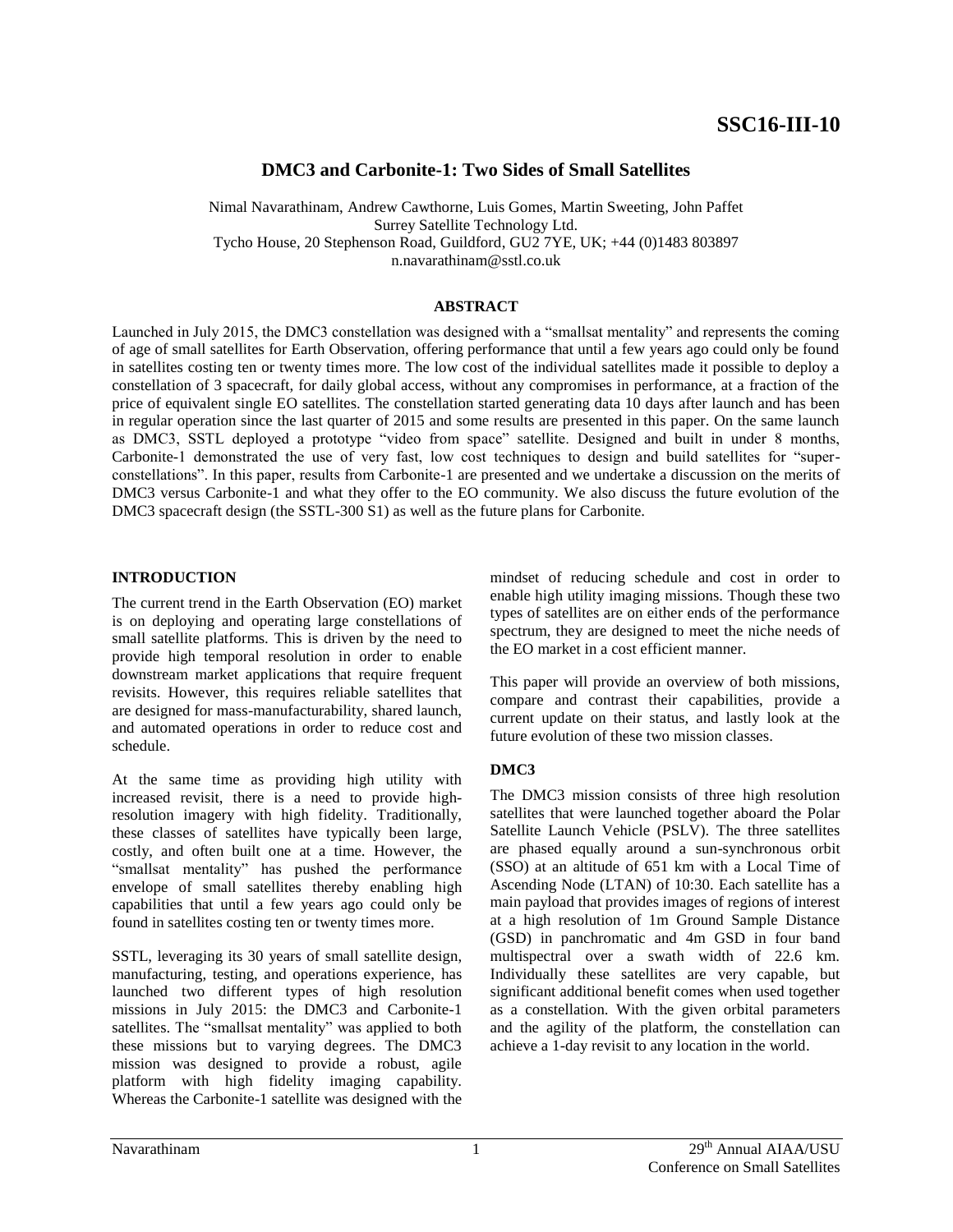

**Figure 1: DMC3 constellation of satellites and founder for SSTL, Professor Sir Martin Sweeting**

#### *Lineage*

The DMC3 satellites are all based on an enhanced SSTL-300 series platform which has heritage back to NigeriaSat-2 (launched in 2011). The DMC3 variant, referred to as the SSTL-300 S1 platform (the "SSTL S1"), is an enhancement of the original 300 with current SSTL systems and equipment, giving the best performing solution with the highest degree of confidence due to SSTL's successful heritage baseline approach proven over 47 missions. Building on the success of the SSTL-300, the DMC3 mission offers improved resolution with all the benefits of an SSTL mission: fast delivery, low risk and cost efficiency.



**Figure 2: DMC3 and Carbonite-1 satellites in shared PSLV-XL launch**

#### *Innovative Business Model*

The DMC3 constellation is a new Mission Service offered by SSTL, whereby SSTL builds and operates the satellites whilst the customer operates the payloads and exploits the data generated. Under this model, customers can focus on the business of exploiting imagery and associated services, while SSTL uses its considerable experience to deliver a turn-key satellite solution.

The Twenty First Century Aerospace Technology Company Ltd (21AT), a commercial Earth observation satellite operator based in Beijing, has bought 100% of the imaging capacity of the three satellites for 7 years to provide their satellite data services from the TripleSat Constellation. 21AT handles satellite tasking, data download, ground segment data operations, and image processing. The TripleSat Constellation is the newest 21AT capability, giving them high resolution imagery to sell on the commercial market and to build on their remote sensing applications services for intelligent cities management, agriculture and other applications.

SSTL's Mission Service allow customers to concentrate their capital and human resource investments in data handling and analytics whilst SSTL handles the delivery of the space based assets and the ground network for operations.

### *Platform and Imager Capabilities*

The SSTL S1 uses the tried and tested basic layout of the SSTL-300, adding a new high resolution payload and more advanced avionics. The satellite is designed for an operational mission lifetime of 7 years.

The spacecraft is conceptually split into two sections, the platform and the payload. The dimensions are approximately 3 m tall x 1.35m wide x 0.65m deep (Z, X, Y dimensions respectively). The shape of the structure is optimized for a triple launch – three satellites can easily fit in the fairing of the most popular small launchers.

The imaging payload is a new design and has been developed entirely in-house by SSTL. The optical design for the S1 class imager is essentially a modified Newtonian telescope. This design allows for a smaller central obstruction and avoids complex mirror forms and alignment issues. The imager includes multispectral channels and a high resolution panchromatic waveband that can be provided as a standalone image product, or used in conjunction with the multispectral bands for a pan-sharpened multispectral image product.

[Table 1](#page-2-0) provides an overview of the system parameters for the DMC3 platform and imager.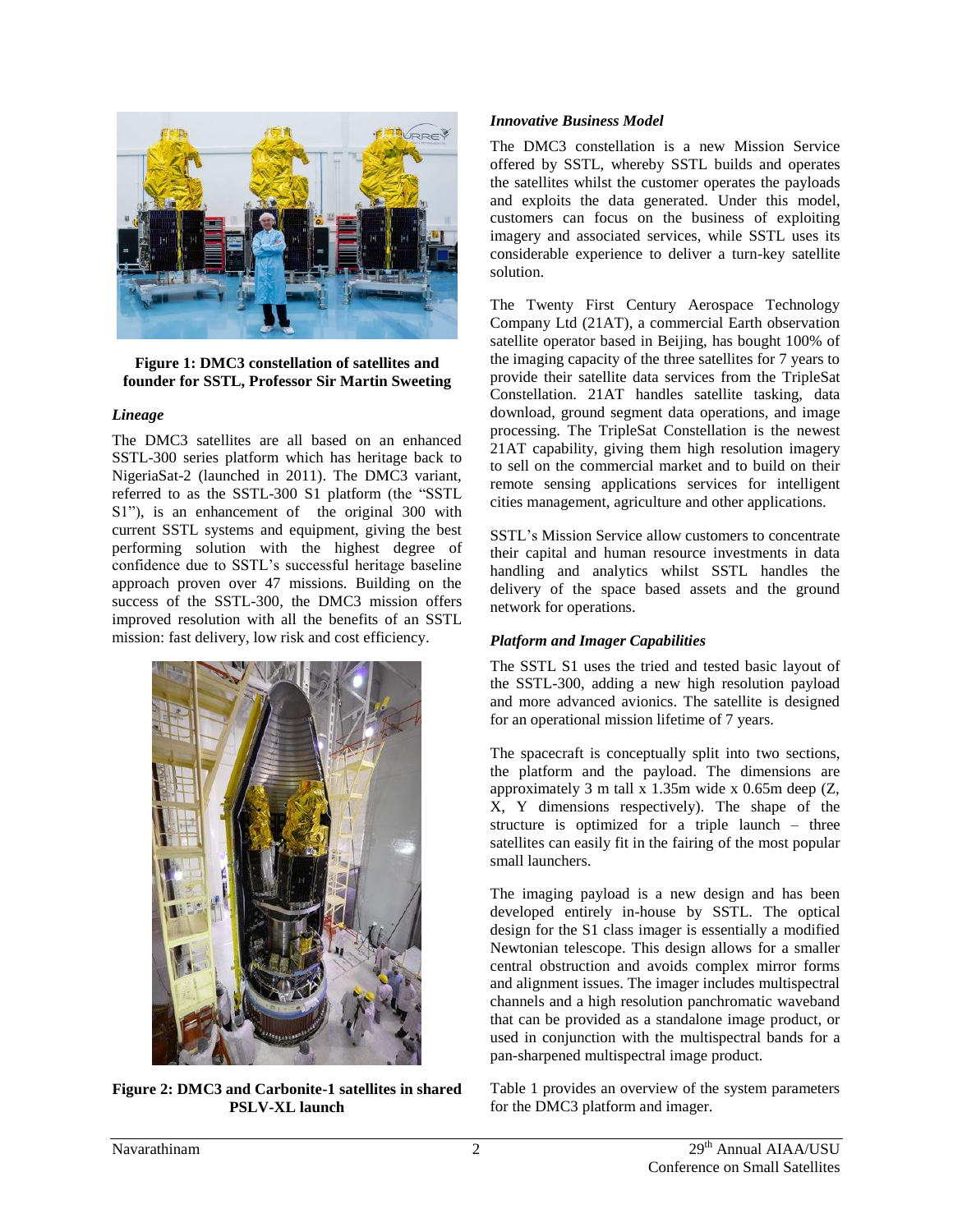| <b>Mission Overview</b>                 |                                                              |  |
|-----------------------------------------|--------------------------------------------------------------|--|
| Reference Orbit                         | 651km altitude, SSO, 10:30 LTAN                              |  |
| Design Lifetime                         | 7 years                                                      |  |
| <b>Platform Overview</b>                |                                                              |  |
| <b>Dimensions</b>                       | 3 m x 1.35m x 0.65m                                          |  |
| Mass                                    | 447 kg                                                       |  |
| <b>RF</b> Communication                 | X-band $@$ 500 Mbits/s                                       |  |
|                                         | TTC S-Band @19.2kbits/s uplink<br>and 38.4kbits/s downlink   |  |
| <b>Total Onboard Data Storage</b>       | 544 GByte (4.35 Tb)                                          |  |
| Delta-V available                       | $27.2 \text{ m/s}$                                           |  |
| Geolocation                             | <25 m (CE90 without GCP)                                     |  |
| Off-pointing                            | $+45^{\circ}$                                                |  |
| <b>Imager Overview</b>                  |                                                              |  |
| Ground Sample Distance                  | 1 m Panchromatic (450nm to 650nm)                            |  |
|                                         | 4 m Multispectral                                            |  |
|                                         | Red: 600nm to 670nm                                          |  |
|                                         | Green: 510nm to 590nm                                        |  |
|                                         | Blue: $440nm$ to $510nm$                                     |  |
|                                         | NIR: 760 to 910nm                                            |  |
| <b>Scene Size</b>                       | 22.6 km (swath) x 22.6 km                                    |  |
| Typical Throughput Per<br>Day*          | 115,000 $km^2$ (2:1 lossless<br>$compression$ ) – 225 scenes |  |
| Data Quantization                       | 10 hits                                                      |  |
| Data Compression                        | JPEG-LS configurable                                         |  |
| Signal to Noise Ratio                   | >100:1                                                       |  |
| <b>Modulation Transfer</b>              | PAN > 10%                                                    |  |
| Function (MTF) – on axis $@$<br>Nyquist | Multispectral $>$ 20%                                        |  |

<span id="page-2-0"></span>**Table 1: Overview of DMC3 system parameters**

\* *Based on a single, mid-latitude ground station; can be improved with additional distributed ground stations*

### *Imaging Modes*

The system provides support for five imaging modes. Modes are broadly split into "single scene" or "strip modes" and "compound modes". An S1 scene is defined as a combination of the single Panchromatic (PAN) band image and the four Multispectral (MS) band images.

For scene modes, there are two sets of similar modes – a standard set of modes employing each combination of imager and a fast response set of modes. The fast response modes allow imaging to be performed with minimal delay between images at the expense of pointing accuracy. When the attitude control system is given time to settle after a pointing maneuver, the pointing accuracy is improved.

The compound modes allow for along-track and acrosstrack imaging as shown in [Figure 3](#page-2-1) and [Figure 4](#page-2-2) respectively. This allows for a target on the ground to be imaged from two different viewpoints in order to build up a stereo image. In addition, a wider target area can be covered with the Mosaic mode, as shown in [Figure 5.](#page-3-0)

It is possible to perform a downlink in a Near Real-Time (NRT) fashion for all scene modes. That means that the downlink will be activated during the imaging event, and the data made available to the ground station immediately after image capturing.

**Table 2: Mission imaging modes**

|                      | <b>Name</b>                             | <b>Description</b>                                                                                                                                             |
|----------------------|-----------------------------------------|----------------------------------------------------------------------------------------------------------------------------------------------------------------|
|                      | S <sub>1</sub> Scene – Fast<br>Response | Fast response imaging mode that permits<br>short delays between images.                                                                                        |
| Scene Mode           |                                         | Allows optional off nadir pointing up to $45^{\circ}$<br>and near real-time download.                                                                          |
|                      | S1 Scene                                | High accuracy imaging mode. Requires<br>settling time between images.<br>Allows optional off nadir pointing up to $45^{\circ}$<br>and near real-time download. |
|                      | Along-Track<br>Stereo                   | Stereo image mode with 30° pitch angle. Off-<br>nadir pointing permitted up to $20^{\circ}$ .                                                                  |
|                      | Across-Track<br>Stereo                  | Stereo image on different passes. The roll<br>angle is determined by orbital geometry.                                                                         |
| <b>Compound Mode</b> | Mosaic                                  | Mosaic comprise of 2x2 scenes. Pitch offset<br>by $41^\circ$ and off-nadir pointing permitted up to<br>$20^{\circ}$ .                                          |



**Figure 3: Along-track stereo mode**

<span id="page-2-1"></span>

<span id="page-2-2"></span>**Figure 4: Across-track stereo mode**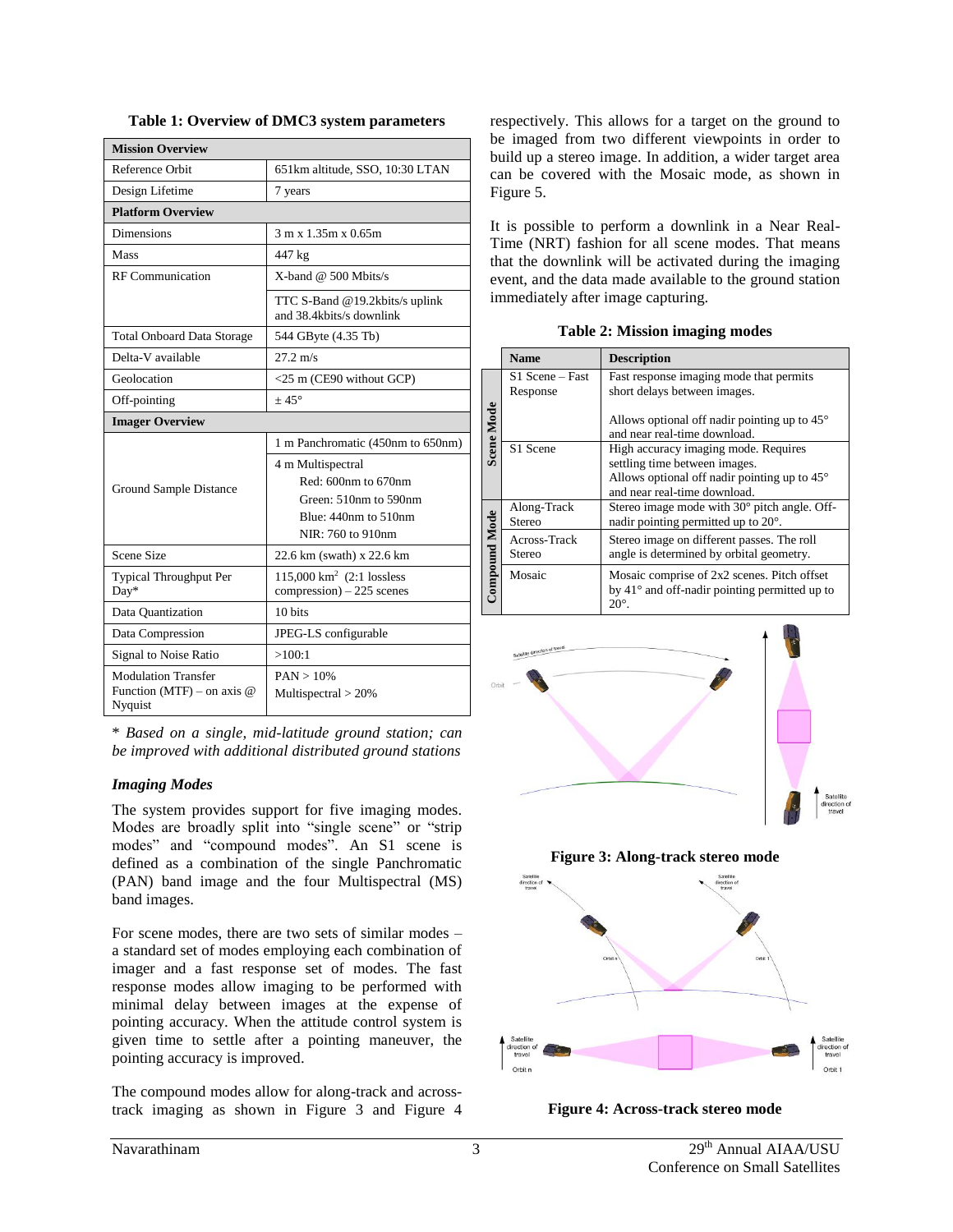

**Figure 5: Mosaic mode**

### <span id="page-3-0"></span>*Current Status*

The DMC3 constellation has been in orbit for over a year. Following the launch in July 2015, all three satellites were quickly stabilized and preliminary checkout of platform and payload equipment was completed shortly thereafter. The first image capture was completed within 14 days of launch on  $24<sup>th</sup>$  of July.

Since then, the three spacecraft have completed the commissioning campaign which includes: phasing maneuvers to space them out equally in the orbit plane,

completing in-orbit verification and calibration campaign, and demonstrating high throughput capacity.

As of May 2016, a total of 36139 scenes have been successfully captured and downlinked across the constellation. This equates to 18.5 million  $km^2$  captured in 10 months since launch; this is approximately twice the area of the US or nearly 76 times the area of the UK. A total of 44.5 TBytes of imager data has been generated. Note that this period included the Launch and Early Operations Phase (LEOP) and commissioning phase, during which the satellites were not being fully utilized.

In the month of May alone, 13950 scenes were successfully imaged and downlinked by 21AT; approximately 7.1 million  $km^2$  was captured and 17.1 TBytes of data generated. Each satellite captured an average of 150 scenes per day (an area of  $76\,600\text{km}^2$ ) and generated 185 GBytes of data.

### *SSTL S1 Evolution*

The SSTL S1 was designed to be launched and operated in a constellation. The high performance capability and throughput demonstrated over the last year, coupled with the overall cost per satellite and schedule to deliver of 24 months, makes the S1 an attractive offer for emerging and existing EO operators interested in starting a new constellation or extending existing constellations.



**Figure 6: Raw DMC3 image of Thames River in London with Tower Bridge is lower right corner**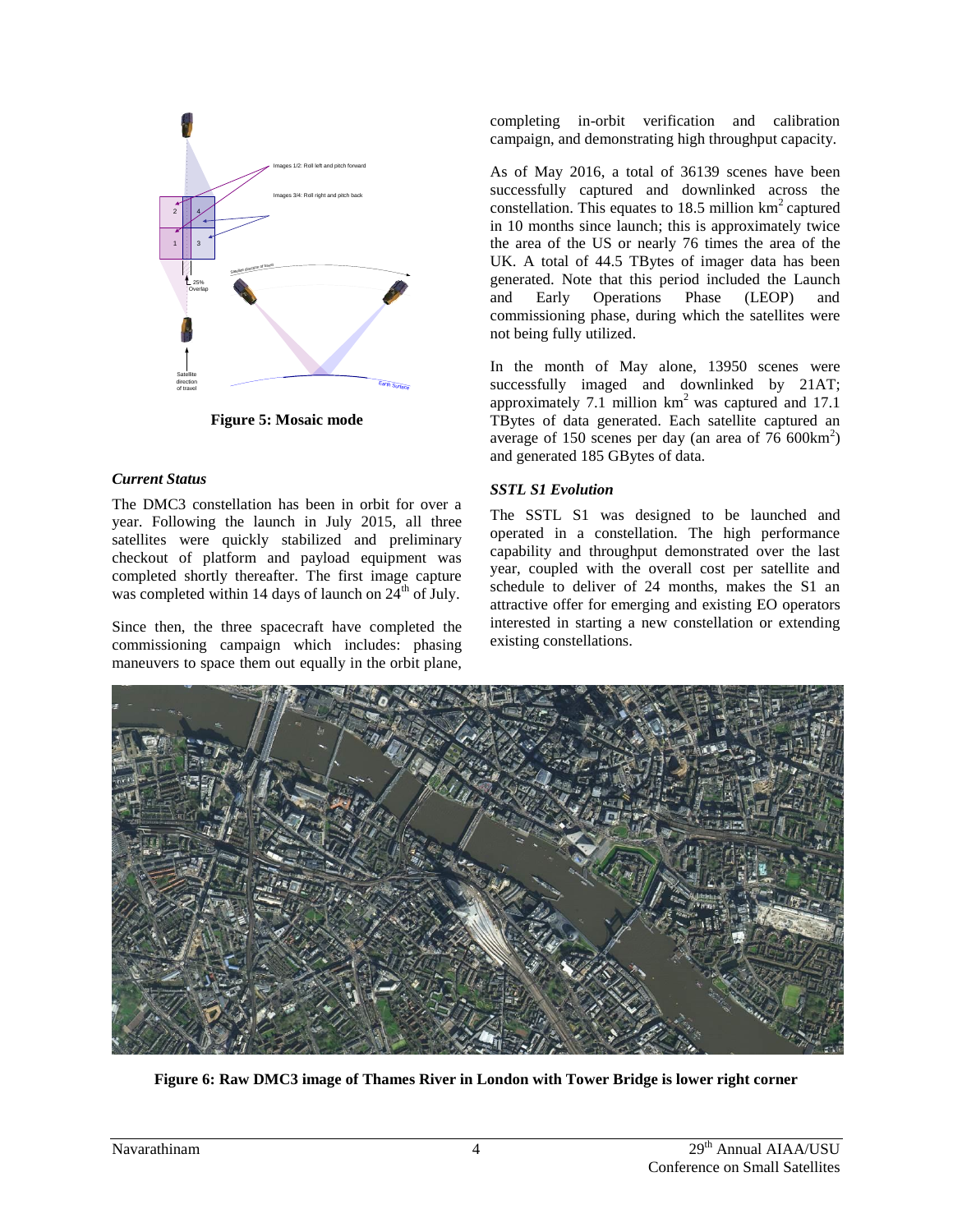

**Figure 7: Raw DMC3 image of Athens Olympic Stadium**



#### **Figure 8: Close-up DMC3 image of Sydney Airport**

SSTL has echanced the design of the S1 imager so that for future missions it will be possible to achieve submeter imagery down to a native (i.e. without processing) GSD of 0.7m. The imager was designed to be modified to achieve this while still maintaining the agility of the SSTL-300 platform. The changes made to the imager leverage the design and heritage of the S1 platform which will enable costs to be kept down and risks to be kept to a minimum.

The upgraded variant of the SSTL S1 is now available and is expected to fly by 2018/2019, subject to successful commercial agreements with customers.

### **CARBONITE-1**

The SSTL S1 design offers a high fidelity performance solution for EO constellations, as demonstrated by the cost effectiveness of the DMC3 constellation. Given the size and cost per unit of the SSTL S1, these satellites are optimal for constellations of 3 to 6 satellites, offering high quality / high fidelity imaging capability.

The limitation of such constellations is their temporal resolution, limited to 1 to 3 imaging opportunities per day. For higher temporal resolutions, particularly for the use of video imaging, it is desirable to have constellations that offer multiple imaging opportunities every day. Numbers in the order of 10s of satellite are required, posing a challenge to the satellite designers to reduce the cost of each unit. Only in this way will such constellations be commercially successful.

In 2014, based on earlier studies, SSTL decided to build a prototype, very low cost, high resolution satellite as an in-house technology demonstrator mission. This would become the leading satellite in a new class of inorbit demonstrator missions aimed at trialing new advanced concepts for use in future missions.

To keep costs to a minimum and to make use of an existing launch opportunity, the satellite had to be developed and built in six months. The decision to start was taken on the 1st July 2014 and the satellite manufacture was completed on  $12<sup>th</sup>$  January 2015. This was followed by nearly two months of environmental testing, with the satellite ready to launch within eight months from start.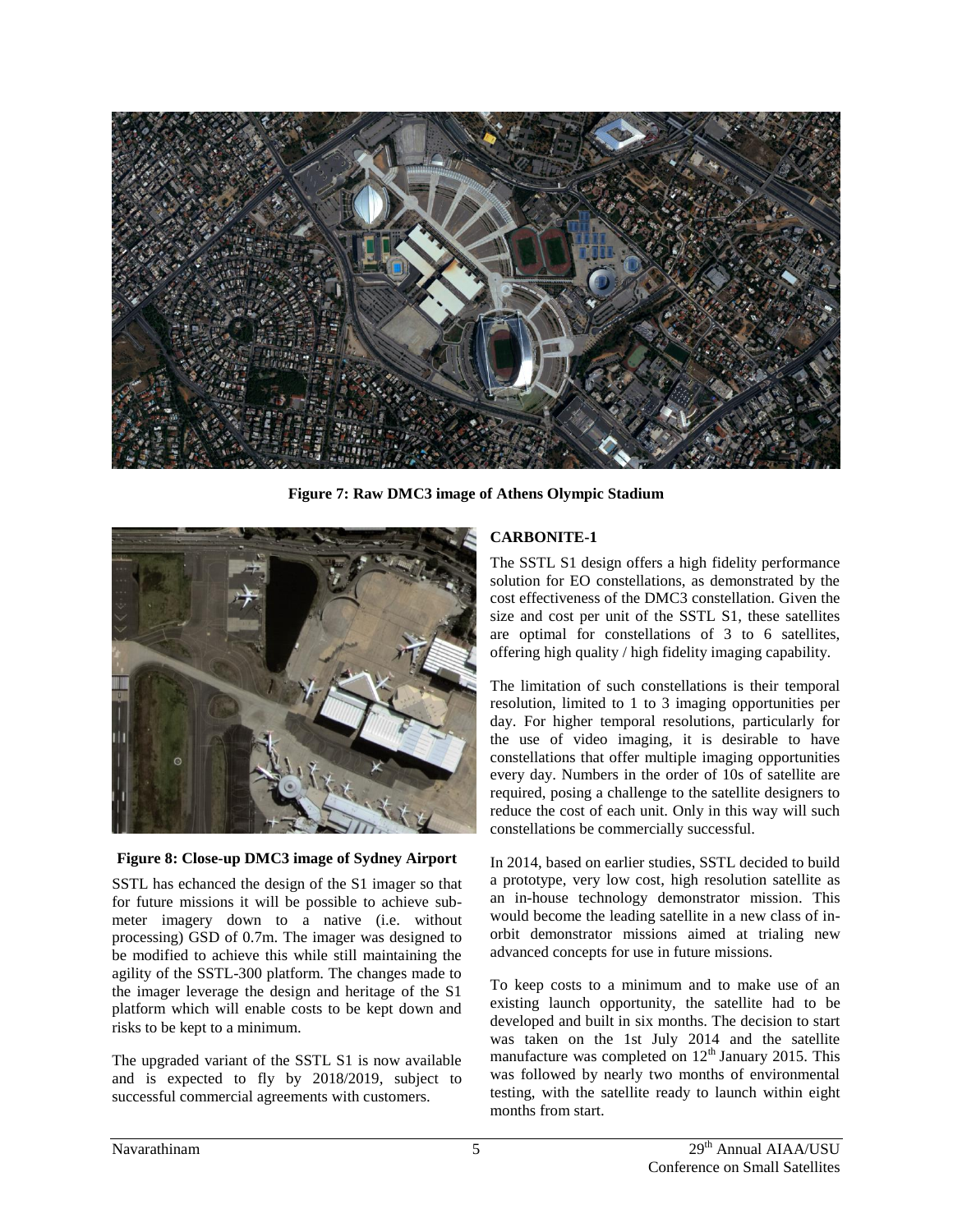

**Figure 9: Carbonite-1 during AIT** 

Carbonite-1, as the satellite was named, was launched on the 15th July 2015.

## *Platform and Imager Capabilities*

To achieve the challenging schedule and price targets, the satellite design is based on five key principles:

- Image quality to be "good enough" for the intended application
- Single string (except for the receivers that are hot redundant)
- Extensive use of COTS components, including in the imager
- Simple, non-optimized structure
- Use of existing technical solutions whenever possible

The project organization was based around a very small core team of 5 engineers, substantially increasing decision speed. The team was given full autonomy to decide and implement the best solutions, within the wide boundaries set by the business.

The platform is similar in size to the heritage SSTL-100 platform. The main difference is the structure is built around the telescope using central shear walls made of milled aluminum. The avionics equipment was mounted to the shear walls around the imager. The closure and solar panels were made of sandwiched honeycomb panels.

The camera is based on a CMOS detector and provides color imagery with a GSD of 1.5m at an altitude of 650 km. The satellite can generate still images or videos of the area of interest. By flying the satellite at a lower altitude the GSD can be improved to 1m.

## *Current Status and Future Evolution*

Carbonite-1 has been operational since October 2015 and is regularly capturing images and videos around the world. As a prototype, the main objectives of the mission were to demonstrate the rapid build capability and the low cost of the final product, rather than focus on performance. The mission has been a complete success and has in many cases surpassed the original expectations.

The satellite is the first in a series of demonstrators that will have increasing performance while bringing down cost and time to build. The next satellite will incorporate new on-board data processing capability and demonstrate several new material technologies, including additive layer manufactured parts and new deployment systems.

It is SSTL's objective to launch these demonstrators on a yearly basis, and future missions are being planned that use different sensors for remote sensing. The series will be merged with the new SSTL-12 platform technology to further reduce the cost of these missions.

# **MERITS OF DMC3 AND CARBONITE**

The DMC3 and Carbonite series of spacecraft are two sides of the same coin: one provides high fidelity imagery and the other provides high utility; but they both provide high resolution imagery. DMC3 is designed to provide high precision pointing capability with fast slewing in order to acquire multiple targets within a single pass. The images captured provide a high degree of precision with respect to the scene being captured. This enables the continuation of many of the commercial applications that have already been established which include: agriculture, deforestation, land use, and disaster monitoring.

The Carbonite series of spacecraft provide high utility by reducing the cost of entry for new and existing business models which includes the deployment of super-constellations. The addition of video capability from a large constellation can lead to new use cases which include persistent monitoring of regional hot spots for change detection. By reducing the cost and schedule per satellite, the Carbonite series can enable these super-constellations thereby providing a unique ability for sub-daily accesses. It will also enable new opportunities and bolster the capabilities of DMC3 type missions by providing higher revisit at a lower cost. This has the potential of disrupting the market by opening up new service areas with new applications that require a high revisit frequency, supplemented with high fidelity imagery, by providing data at a lower cost.